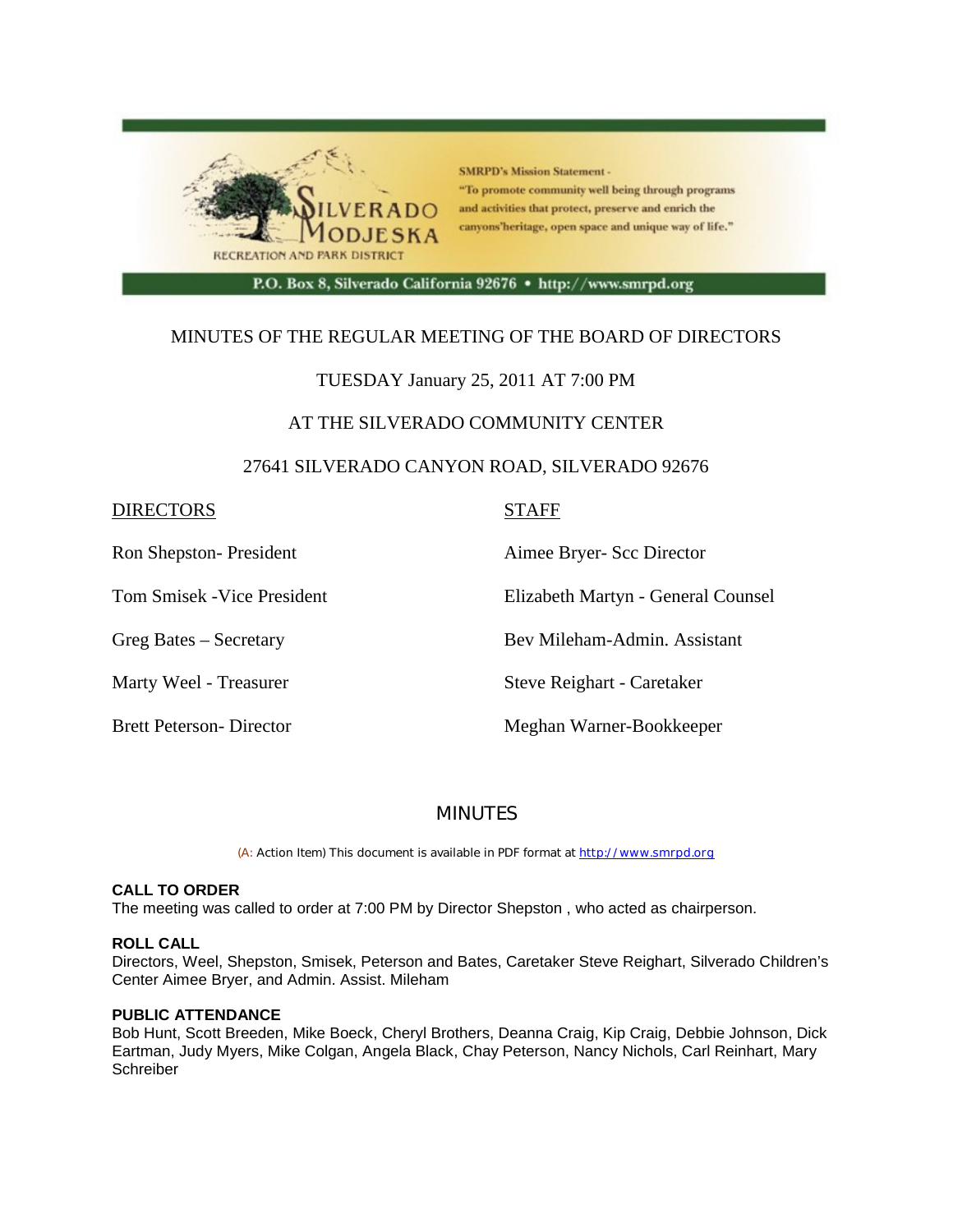### **PUBLIC AND BOARD INPUT ON NON-AGENDIZED ITEMS**

Cheryl Brothers running for the LAFCO election spoke to the Directors and asked for their votes.

Angela Black would like to start gymnastic and dance class's in Modjeska. The Board will try to get this in the next Recreation Brochure.

Debbie Johnson shared her concern about the Parks and Recreation allowing a veterinarian to use the Silverado Community Center for profit. There was a liability Insurance question too.

Dick Ertman and Director Weel have been trying to contact Edison to find out why the rates have soared after having solar panels installed. Edison is not responding.

Director Shepston and Jim Fainer are working on updating the SMRPD website.

#### **CONSENT CALENDAR**

**1ST ACTION: Director Bates made a motion to approve and file the Minutes of December 28, 2010 Board Meeting and correspondence. Director Smisik seconded. Unanimously approved.**

### **PAYMENT OF DISTRICT BILLS**

**2ND ACTION: Director Peterson made a motion to approve payment of Transmittal 01-11A for Directors compensation for the Board meeting of December 28, 2010, \$200 total. Director Shepston seconded. Unanimously approved**

**3rd ACTION Director Bates made a motion to approve payment of Transmittal 01-11B, District Bills, \$1,750 total. Director Shepston seconded. Unanimously approved.**

### **4th ACTION Director Bates made a motion to approve payment of Transmittal 01-11C, Utility Bills and Reimbursements, \$4,114.23. Director Smisek seconded. Unanimously approved. Correction from Agenda that said the amount was \$3114.23**

#### **CHILDRENS CENTER DIRECTORS REPORT**

Director Aimee Bryer gave the Directors the Children's Center financials to review, and also a matrix that showed the Board plans and goals for the future.

The new Board members wanted a description of how the center was run,MsBryer and Debbie Johnson did this for them.

The Center is working on re-branding, marketing, getting grants and forming a website that will have all this info. The Center is going to broaden it's curriculum base with an environmental focus.

They are working on a new program called Learning Link, that is specially for home schooler's.

The center is progressing with two new full time children, the Summer Program is being planned, a new garden is in the works, Parent workdays and a Chili cook off fundraisers are being planned.

Discussed a need for a new more visual Children's Center sign.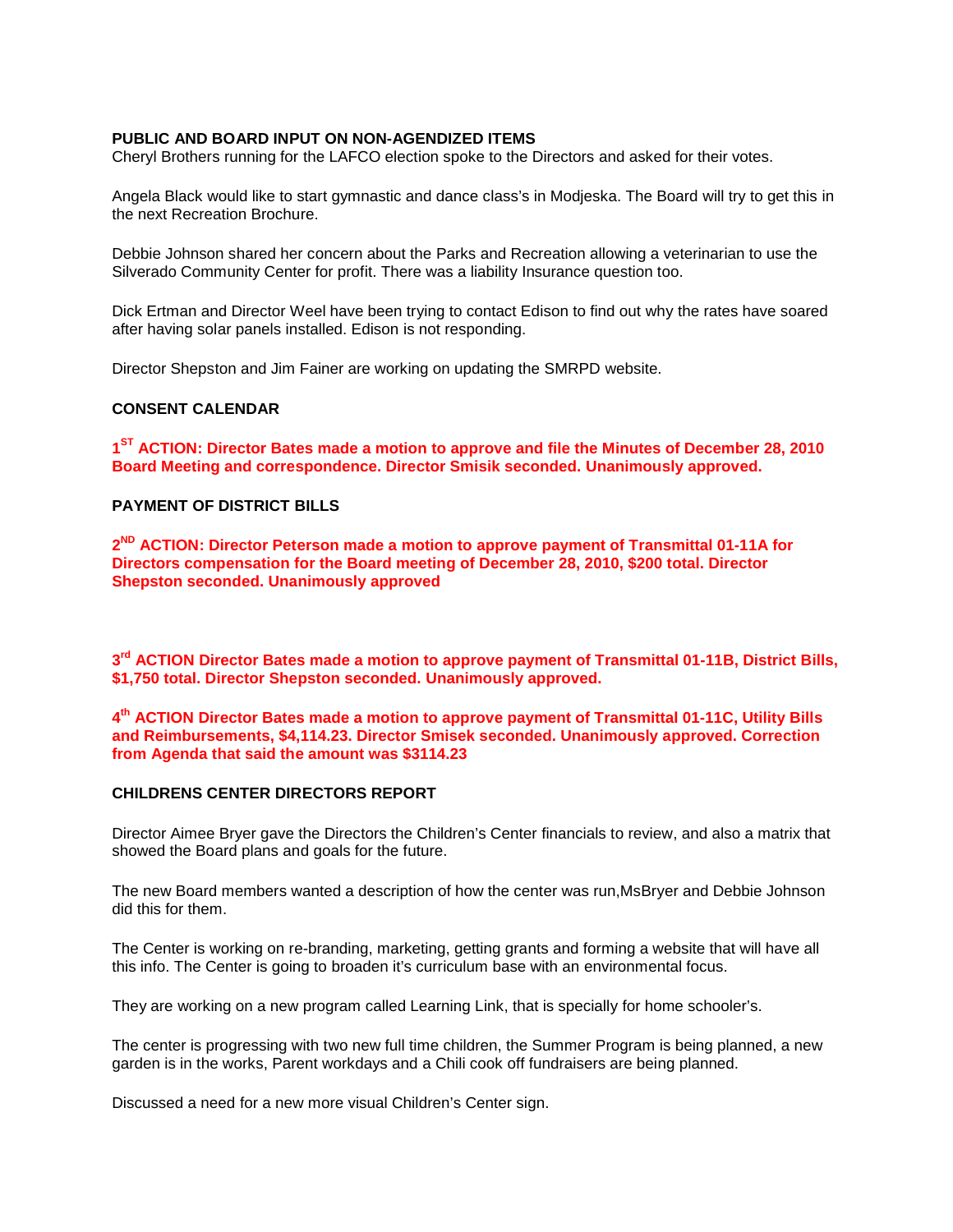### **OTHER DISTRICT BUSINESS**

### **Resolution 012511-1**

**5th ACTION: Director Smisik made a motion to send Director Shepston as an SMRPD representative to vote at the ISDOC meeting. Director Bates seconded. Unanimously approved.**

### **Resolution 012511-2**

**6th ACTION: Director Bates made a motion to approve SMRPD will support the proposal for County Sponsored Legislation 2011-2112 Legislative Session. Director Shepston seconded. Director Weel, voted Nay, approved.**

#### **Resolution 12511-3**

The Board discussed and decided to continue participating in the Measure M Mitigation Acquisition Management. The Open Space Committee will work on this.

**7th ACTION: Director Smisik made a motion to participate in the Measure M Acquisition Management. Director Weel seconded. Unanimously approved.**

#### **District Related Issues**

**The recent floods have caused mold damage in the Caretakers residence. The Directors were very concerned, Director Weel offered his personal 23 ft trailer to the Caretaker as a temporary residence until his home is restored or replaced.**

**Director Weel, Director Bates and Kip Craig are working together with the Insurance company Capri.**

**Status of the Holtz Ranch lawsuit has not been ruled on yet.** 

**Director Sheptson has contacted Marnel, owners of Holtz Ranch, to discuss diverting the flood channel that flowed from their property and over to the Caretakers Residence flooding it and eventually causing the mold problems that are there now.** 

**Steve Reighart and Director Shepston will construct a 10' X 10' shed for the Silverado Community Center.**

#### **DIRECTORS COMMENTS**

Director Smisik asked Steve Reighart to fix a broken door on BldgA,.and will be working with Director Weel on the next Recreation brochure.

Director Bates asked Darlene Bloom from Clerk of the Board to attend the next Board meeting to explain the Brown Act to the Directors. The meeting should begin early at 6:00pm.

Director Weel is working on wireless and cable modem for emergency communications.

Communication during the recent floods failed. Director Weel is also working on the next Recreation brochure for Spring.